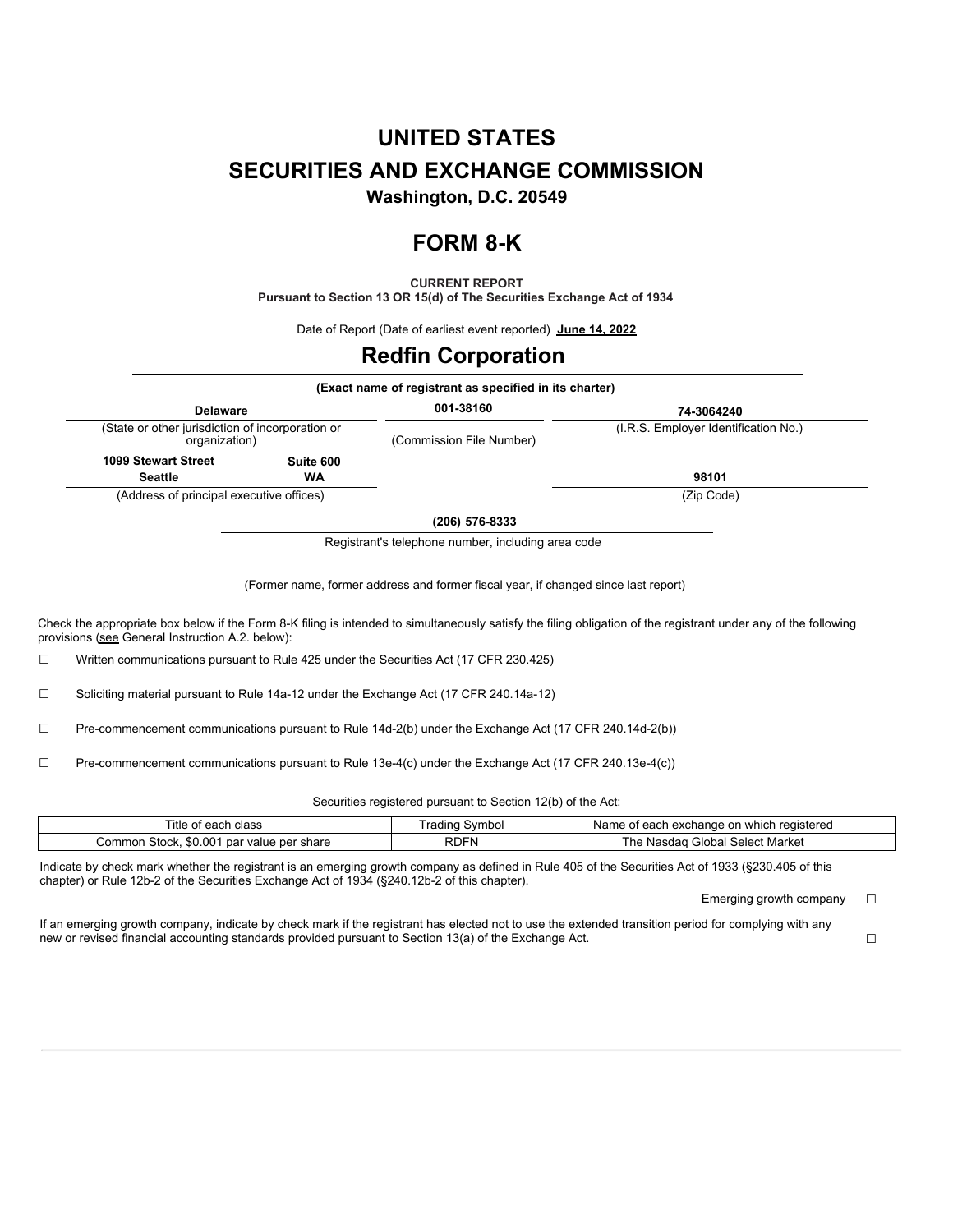#### **Item 5.07 Submission of Matters to a Vote of Security Holders.**

On June 14, 2022, we held our annual meeting of stockholders, where our stockholders voted on the following proposals:

**Proposal 1 - Election of Directors** . Our stockholders elected Julie Bornstein, Brad Singer, and Selina Tobaccowala as Class II directors based on the following results.

|                    | For        | Aɑainst | <b>Abstain</b> | <b>Broker Non-Vote</b> |
|--------------------|------------|---------|----------------|------------------------|
| Julie Bornstein    | 76.773.505 | 893.631 | 265.272        | 16.235.878             |
| <b>Brad Singer</b> | 77.399.607 | 267.210 | 265.591        | 16.235.878             |
| Selina Tobaccowala | 77.156.953 | 415,857 | 359,598        | 16,235,878             |

**Proposal 2 - Advisory Vote on Named Executive Officer Compensation** . Our stockholders approved, on an advisory basis, the 2021 compensation of our named executive officers based on the following results.

| For                                     | <b>Adainst</b>                          | Abstair | ∵Non-Vote<br>™∩k               |
|-----------------------------------------|-----------------------------------------|---------|--------------------------------|
| 109<br>77.400<br>. UJ.<br>$\sim$ $\sim$ | 4,287<br>$\sim$ $\sim$<br>O34<br>$\sim$ | 295.012 | <b>OOE 070</b><br>.,, L<br>$-$ |

Proposal 3 - Ratification of the Appointment of Deloitte & Touche LLP ("Deloitte") . Our stockholders ratified the appointment of Deloitte as our independent registered public accounting firm for 2022 based on the following results.

| ∙or<br>___                                      | $-1 - 1$<br>.gains | .                                                                          |
|-------------------------------------------------|--------------------|----------------------------------------------------------------------------|
| $\sim$<br>$\sim$ $\sim$<br>$\sim$ $\sim$ $\sim$ | .888<br>---        | .007<br>$\sim$<br>3U.<br>∖.o∠<br>$\sim$ $\sim$ $\sim$ $\sim$ $\sim$ $\sim$ |

Proposal 4 - Amendment to our Certificate of Incorporation to Declassify our Board by our 2025 Annual Meeting . Our stockholders approved an amendment to our certificate of incorporation to declassify our board by our 2025 annual meeting based on the following results.

| וט־                                            |                                   |                                         | оте           |
|------------------------------------------------|-----------------------------------|-----------------------------------------|---------------|
|                                                |                                   | .                                       |               |
| $\sim$<br>--<br>$\sim$ $\sim$<br>$\sim$ $\sim$ | ٩a<br>$\sim$ $\sim$ $\sim$ $\sim$ | 050<br>วคด<br>$\sim$ $\sim$ $\sim$<br>. | $\sim$<br>___ |

Proposal 5 - Amendment to our Certificate of Incorporation to Eliminate Supermajority Voting Requirements Beginning July 28, 2024 . Our stockholders approved an amendment to our certificate of incorporation to eliminate supermajority voting requirements beginning July 28, 2024 based on the following results.

| For                                                                                                   | <b>vaainst</b>      | Abstain                  | Broker<br>' Non-Vote                   |
|-------------------------------------------------------------------------------------------------------|---------------------|--------------------------|----------------------------------------|
| ----<br>$\rightarrow$ $\rightarrow$ $\rightarrow$ $\rightarrow$<br>.5UT<br>155<br>ູບ<br>$\sim$ $\sim$ | 163,886<br>าหา<br>. | 266,767<br>$\sim$ $\sim$ | $\sim$<br>$\sim$ $\sim$ $\sim$<br>$ -$ |

Proposal 6 - Stockholder Proposal Regarding Amending our Proxy Access Bylaw to Remove Stockholder Aggregation Limits . Our stockholders did not approve a stockholder proposal regarding amending our proxy access bylaw to remove stockholder aggregation limits based on the following results.

| For                  | Aɑainst                                                               | Abstain         | <b>Broker Non-Vote</b> |
|----------------------|-----------------------------------------------------------------------|-----------------|------------------------|
| 10.456.218<br>$\sim$ | 114 072<br>67<br>$\sim$ U I $\sim$<br>the contract of the contract of | 362,115<br>$ -$ | R 235 878<br>$\sim$    |

1